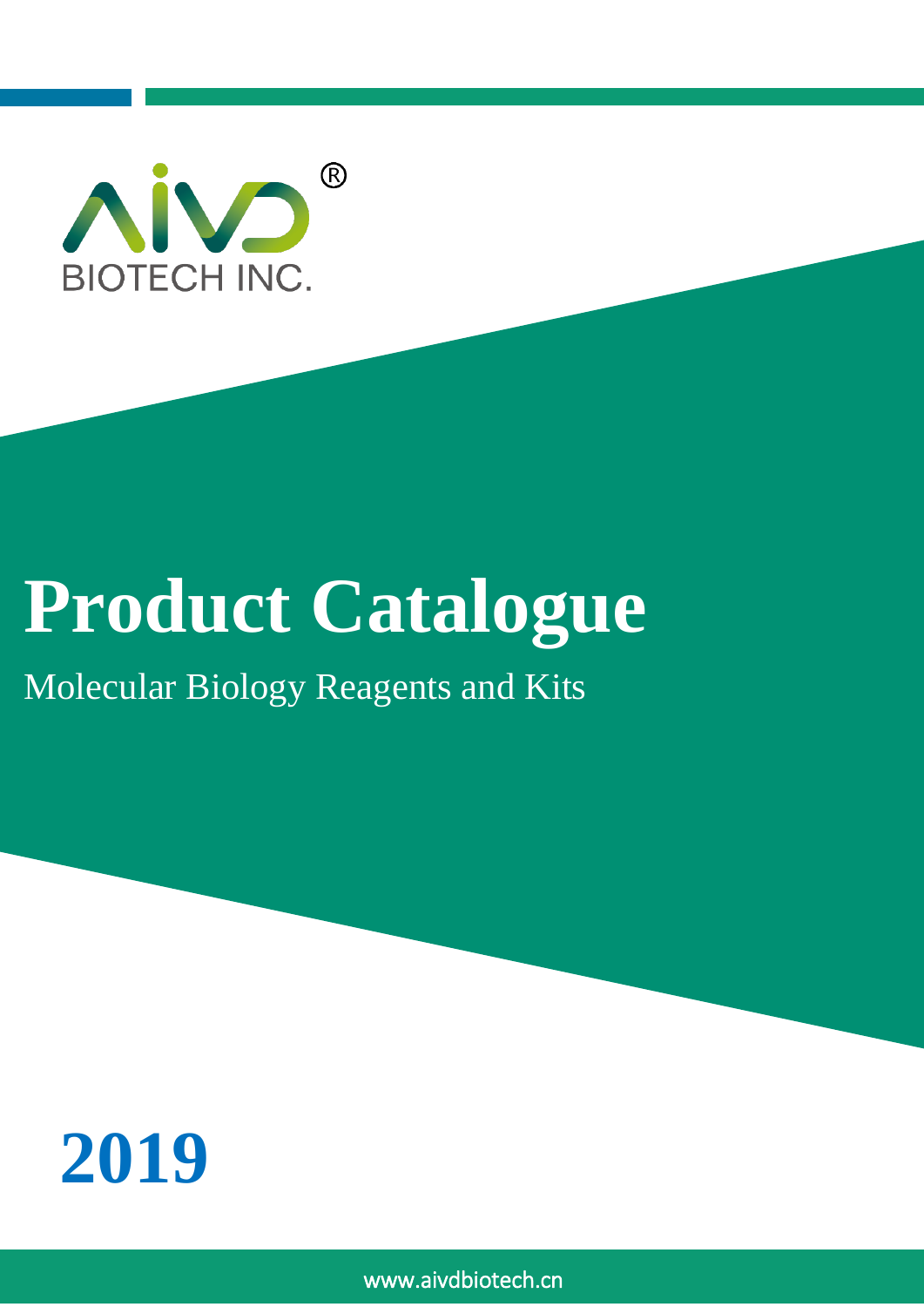

# Contents

qPCR Master Mixes One Step RT-qPCR Master Mix & Kits PCR & RT-PCR Enzymes DNA/RNA Modifying Enzymes NGS Library Modules NGS Library Preparation Kits Nucleotides Services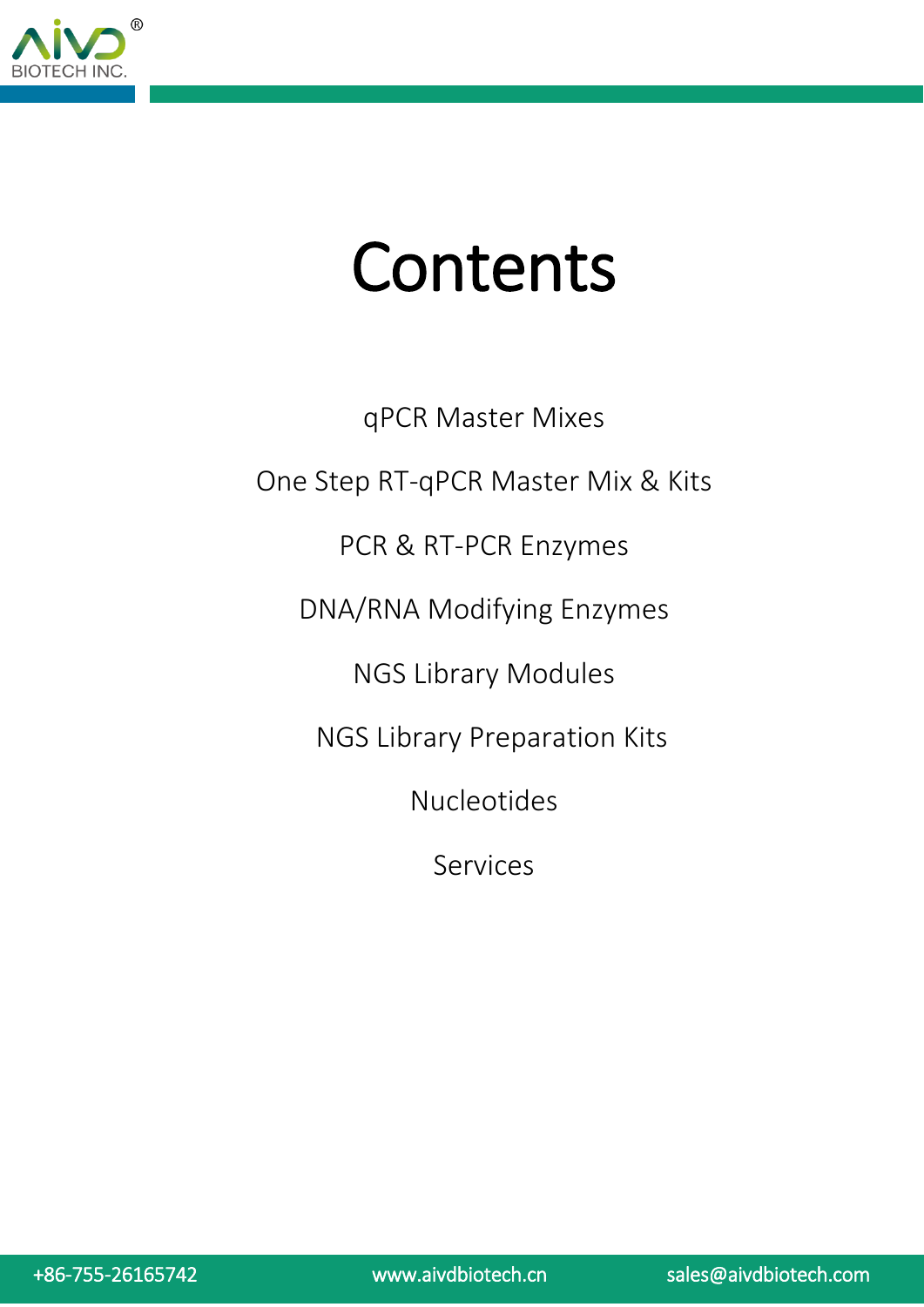

## qPCR Master Mix

#### Probe-Based Hot Start qPCR Master Mix

| <b>Product Name</b>        | Catalog # |
|----------------------------|-----------|
| Probe AbTaq qPCR Mix       | QM001     |
| Probe AbTaq qPCR Mix (UDG) | QM002     |
| Probe ChTag qPCR Mix       | QM003     |
| Probe ChTaq qPCR Mix (UDG) | QM004     |

#### Dye-Based Hot Start qPCR Master Mix

| <b>Product Name</b>       | Catalog # |
|---------------------------|-----------|
| SYBR Green AbTag gPCR Mix | QM005     |
| SYBR Green ChTag qPCR Mix | QM006     |

## Probe-Based One Step RT-qPCR Master Mix & Kits

| <b>Product Name</b>              | Catalog # |
|----------------------------------|-----------|
| Probe AbTag One Step RT-qPCR Kit | RM001     |
| Probe AbTag One Step RT-qPCR Mix | RM002     |
| Probe ChTaq One Step RT-qPCR Kit | RM003     |
| Probe ChTaq One Step RT-qPCR Mix | RM004     |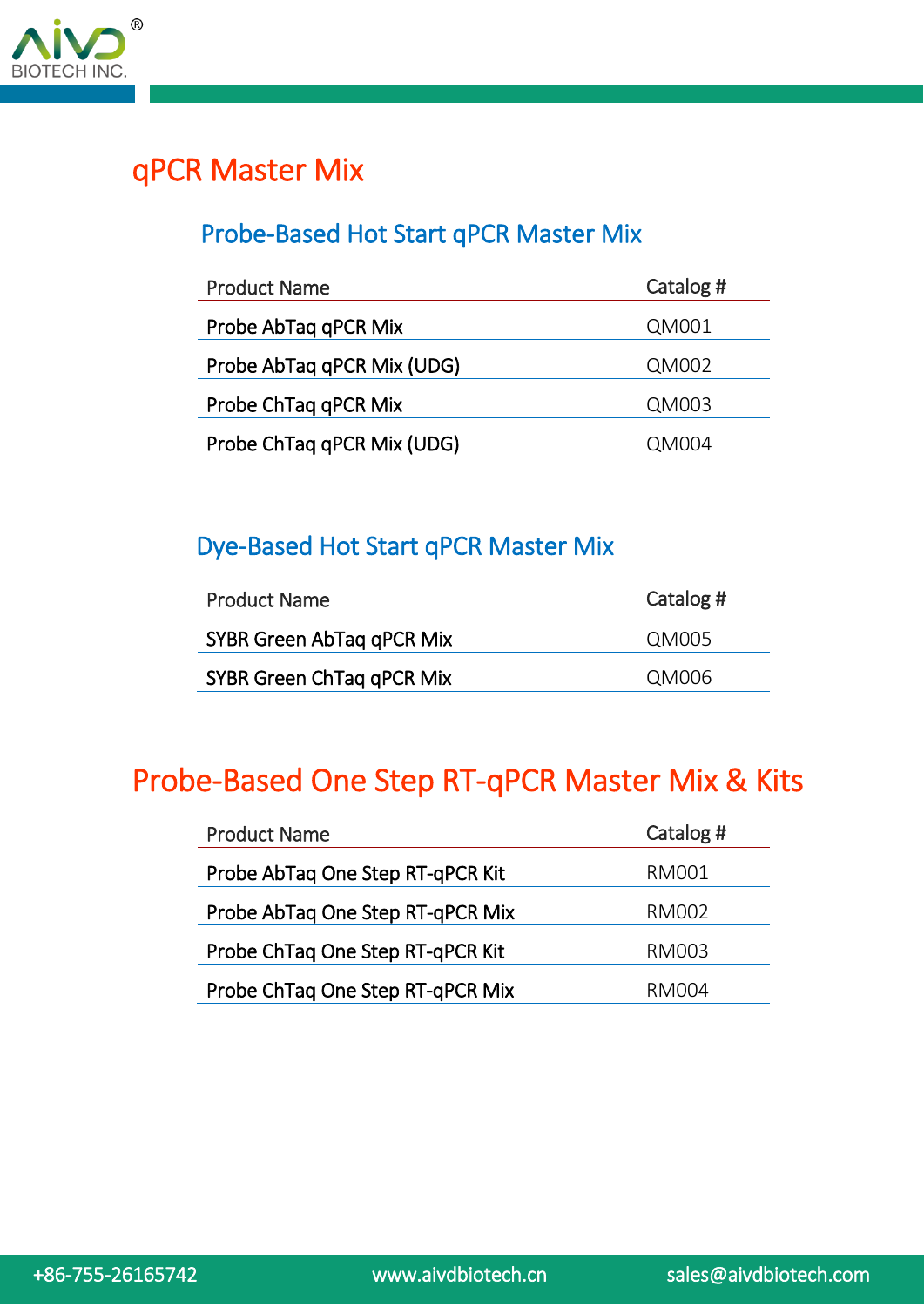

## PCR & RT-PCR Enzymes

### Standard Enzymes

| <b>Product Name</b>         | Catalog #         |
|-----------------------------|-------------------|
| Tag DNA Polymerase          | <b>EN001</b>      |
| <b>TTH Polymerase</b>       | ENOO <sub>2</sub> |
| Anti Tag DNA Polymerase mAB | <b>FN003</b>      |

#### Hot Start Enzymes

| <b>Product Name</b>             | Catalog #         |
|---------------------------------|-------------------|
| Hot Start ChTag DNA Polymerase  | EN <sub>003</sub> |
| Hot Start AbTag DNA Polymerase  | <b>EN004</b>      |
| <b>Hot Start TTH Polymerase</b> | <b>EN005</b>      |

#### High Fidelity Enzymes

| <b>Product Name</b>               | Catalog # |
|-----------------------------------|-----------|
| High Fidelity Kofu DNA Polymerase | EN006     |
| High Fidelity KOD DNA Polymerase  | EN007     |

#### Reverse Transcriptase

| Catalog #    |  |
|--------------|--|
| <b>EN008</b> |  |
|              |  |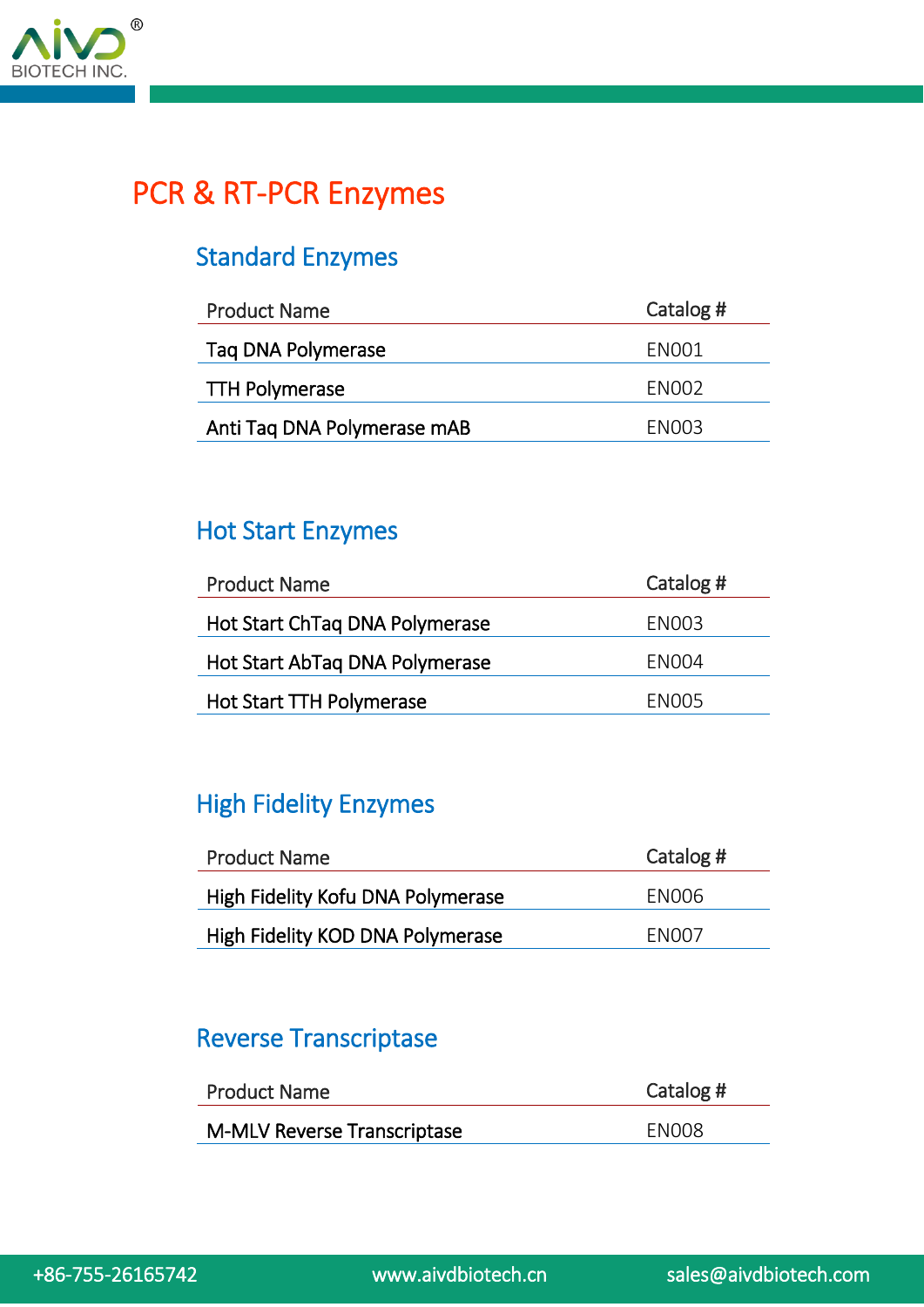

## DNA & RNA Modifying Enzymes

#### DNA & RNA Ligases

| <b>Product Name</b> | Catalog #         |
|---------------------|-------------------|
| E.coli DNA Ligase   | <b>ME001</b>      |
| T4 DNA Ligase       | <b>ME002</b>      |
| T4 RNA Ligase 1     | <b>ME003</b>      |
| T4 RNA Ligase 2     | MF <sub>004</sub> |

#### Mesophilic DNA Polymerases

| <b>Product Name</b>   | Catalog #         |
|-----------------------|-------------------|
| E.coli DNA Polymerase | ME005             |
| Klenow Fragment       | MF006             |
| Phi29 DNA Polymerase  | MF <sub>007</sub> |

#### Kinases

| <b>Product Name</b>      | Catalog # |
|--------------------------|-----------|
| T4 Polynucleotide Kinase | MF008     |

#### **Nucleases**

| <b>Product Name</b> | Catalog # |
|---------------------|-----------|
| DNase I             | MF009     |
| <b>Benzonase</b>    | ME010     |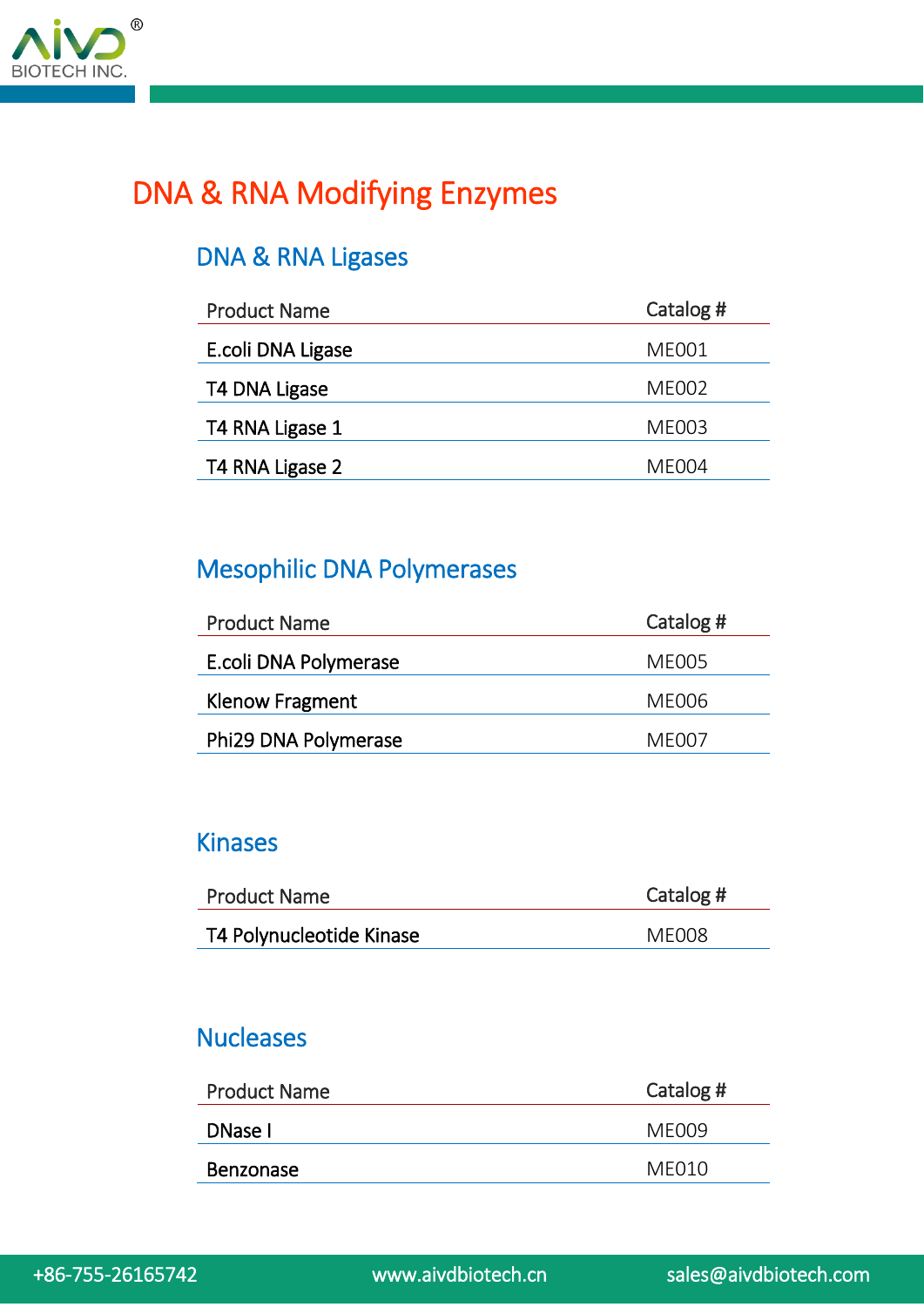

#### RNases

| <b>Product Name</b> | Catalog # |
|---------------------|-----------|
| RNase H             | MF011     |
|                     |           |

### Other Enzymes

| <b>Product Name</b>    | Catalog # |
|------------------------|-----------|
| Tn5 Transposase        | ME012     |
| Heat-labile UDG        | MF013     |
| <b>RNase Inhibitor</b> | MF014     |

## NGS Library Preparation Modules

| <b>Product Name</b>                               | Catalog #    |
|---------------------------------------------------|--------------|
| <b>AIVDSeq DNA Fragmentation Module</b>           | <b>LR001</b> |
| AIVDSeg DNA Clean Beads. Clean-up and Size Select | <b>LR002</b> |
| <b>AIVDSeq End Preparation Module</b>             | <b>LR003</b> |
| <b>AIVDSeq Adapter Ligation Module</b>            | <b>LR004</b> |
| <b>AIVDSeq Primer</b>                             | <b>LR005</b> |
| AIVDSeq Adapter                                   | <b>LR006</b> |
| AIVDSeq Library Amplification Kit                 | <b>LR008</b> |
| AIVDSeq mRNA Capture Beads                        | <b>LR009</b> |
| AIVDSeq RNA 2XFrag Buffer                         | <b>LR010</b> |
| AIVDSeq RNA First Strand Synthesis Module         | LR011        |
| AIVDSeq RNA Second Strand Synthesis Module        | LR012        |
| AIVDSeq rRNA Depletion Kit (Human/Rat/Mouse)      | <b>LR013</b> |
| AIVDSeq rRNA Depletion Kit (Bacteria)             | <b>LR014</b> |
| AIVDSeq Fast Library Prep Index Kit for Illumina  | <b>LR015</b> |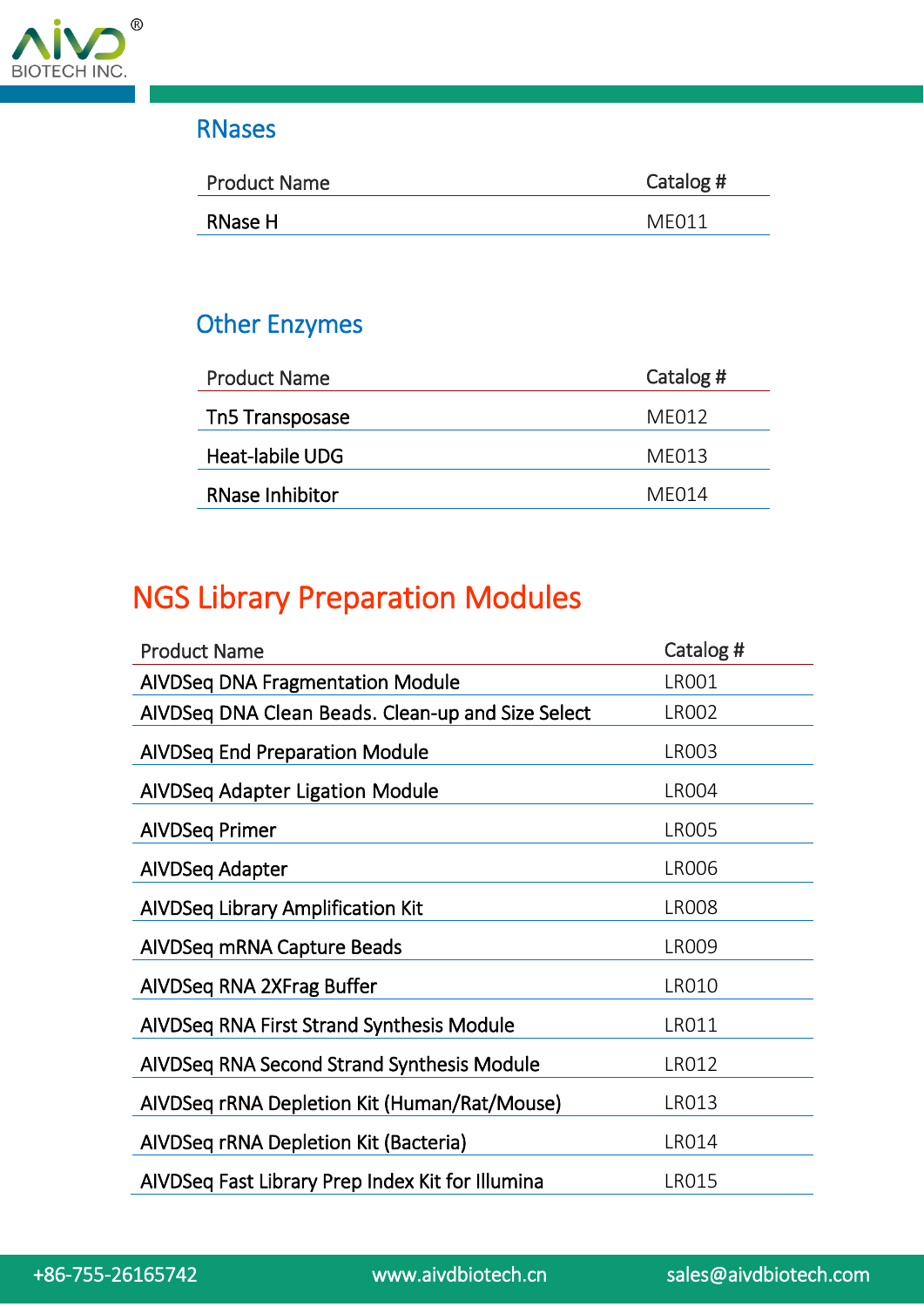

## NGS Library Preparation Kits

| <b>Product Name</b>                                     | Catalog # |
|---------------------------------------------------------|-----------|
| AIVDSeq DNA Library Prep Kit for Illumina               | LRO16     |
| AIVDSeq Fast DNA Library Prep Kit for Illumina          | LRO17     |
| AIVDSeq mRNA V1 Library Prep Kit for Illumina           | LR018     |
| AIVDSeq Stranded mRNA Library Prep Kit for Illumina     | I RO19    |
| AIVDSeq Total RNA (H/M/R) Library Prep Kit for Illumina | I RO20    |
| AIVDSeq Small RNA Library Prep Kit for Illumina         | ∣RO21     |

## **Nucleotides**

| <b>Product Name</b> | Catalog #    |
|---------------------|--------------|
| <b>dATP</b>         | <b>DN001</b> |
| $d$ TTP             | <b>DN002</b> |
| <b>dGTP</b>         | <b>DN003</b> |
| <b>dCTP</b>         | <b>DN004</b> |
| dUTP                | <b>DN005</b> |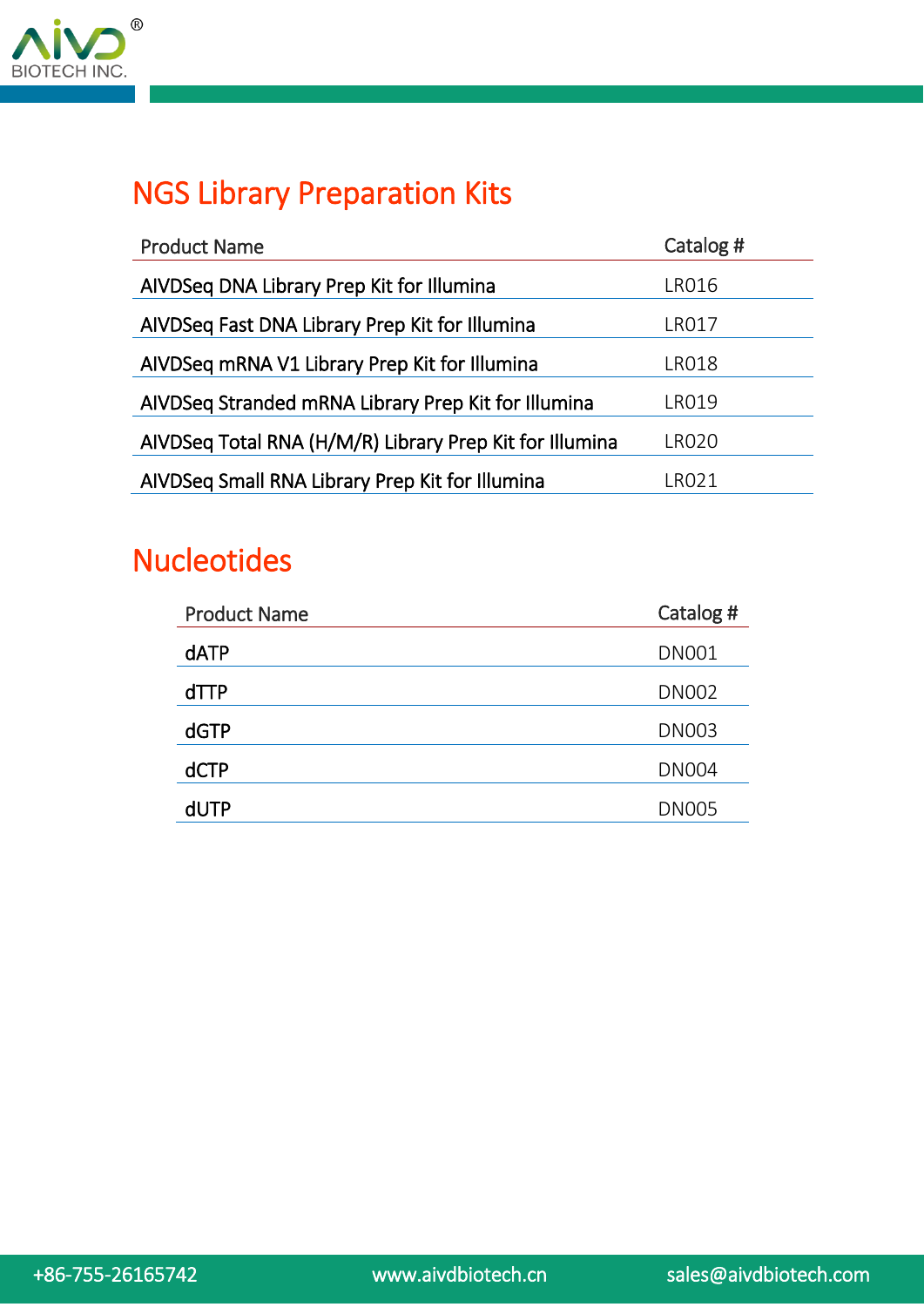

## Services

If you are looking for a Solution and do not find what you need in our Catalog, please contact us!

#### OEM service

All products listed in our catalog are available for private labeling and OEM. AIVD cutting-edge manufacturing facility houses fully equipped R&D, production and quality control laboratories.

Our team of dedicated scientists works closely with every OEM partner to provide highly customized solutions and define the ideal manufacturing specifications to meet every partner's unique needs.

We offer a board range of custom solutions, which include custom assay & product development, small to large scale production, bulk and uncut sheets supply of catalogue and custom-made reagents, packaging and technical support.

#### Core-Capabilities

Our core capabilities include but not limited to Custom Development, Production and Contract Manufacturing of:

- Various PCR Enzymes and Regents,
- Recombinant Antigens,
- Mouse Antibodies,
- Alpaca Single Domain antibodies (Nanobodies),
- Antigen and Antibody Selection and Pairing
- Antigen and Antibody Conjugate
- Buffer Formulations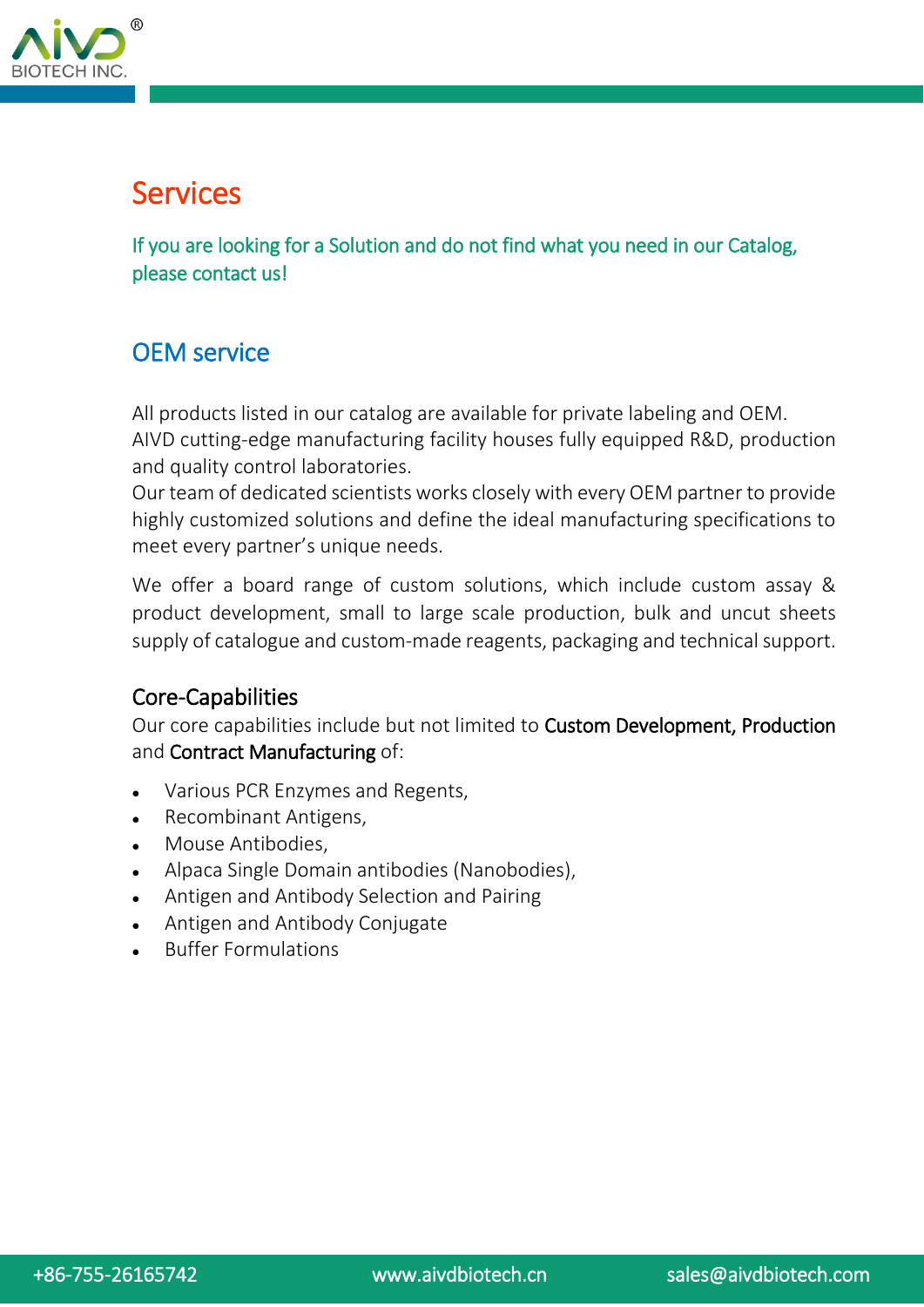

#### Customization & New Product Development

AIVD could develop and manufacture a Customized Solution or Kit specifically for your project needs.

Our complete portfolio of reagents can be customized to meet your individual assay performance specifications, including NGS library preparation, PCR & RT-PCR, qPCR & RT-qPCR reagents and enzymes.

We could adapt the formulation, documentation or size of our catalogue products or create a new solution to accommodate your unique needs.

Custom options for PCR reagentsinclude custom development and production of:

- · SNP genotyping reagents;
- · Pharmacogenomics solutions;
- · Microbial pathogen detection reagents;
- · Gene mutation/deletion detection reagents;
- · Early cancer detection reagents;
- · Rapid nucleic acid detection reagents

From early stage development to manufacturing and delivery, all our processes are strictly controlled to ensure the highest quality of our products.

#### Out-Licensing and Technical Transfer

Looking forward to expand your product portfolio and save time, money and resources on research and development?

AIVD technologies are available for out-licensing and full or partial technical transfer, including a broad range of molecular biology workflows, protein expression and conjugation technologies, product formulation and etc.